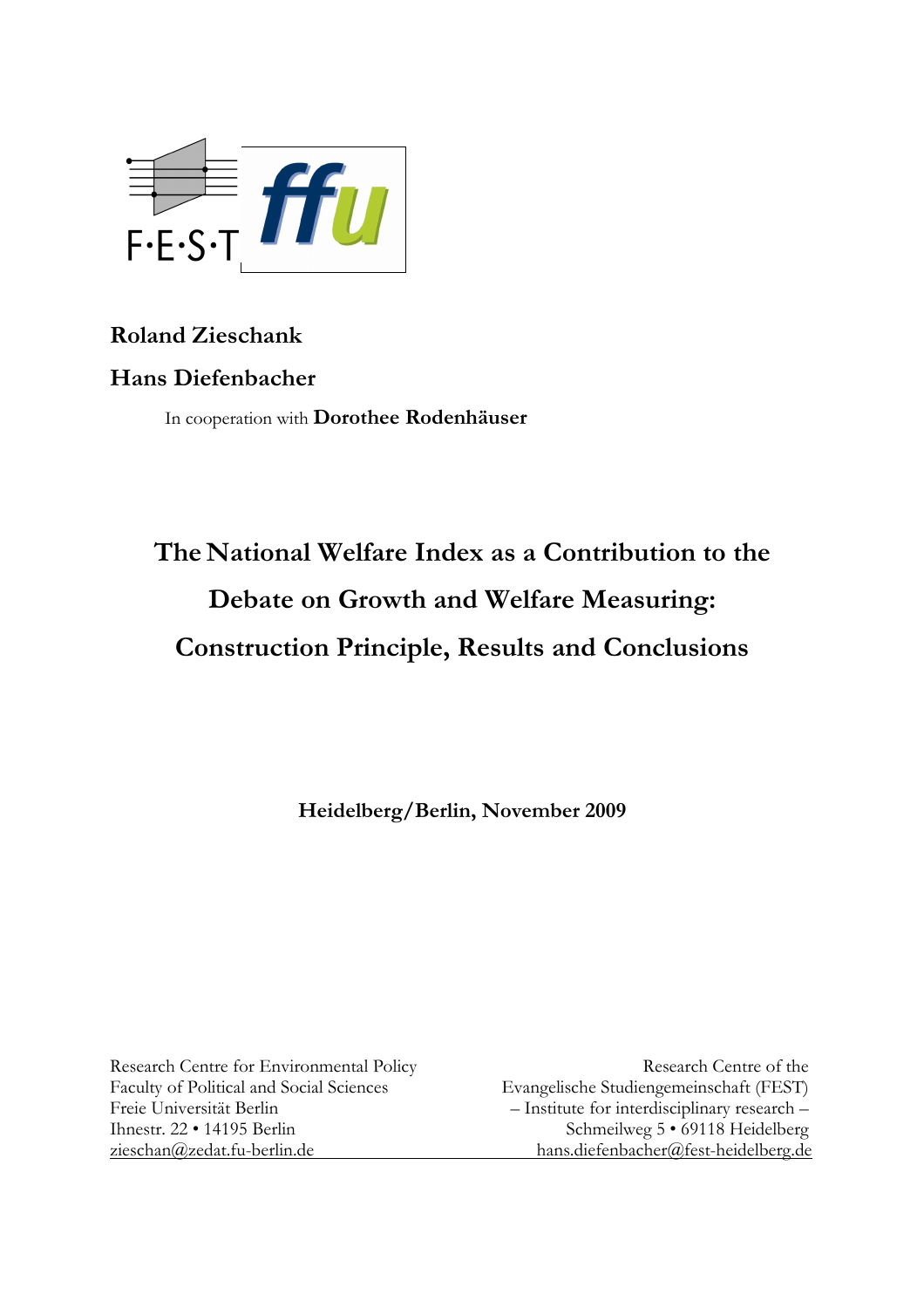#### **1. Starting discussion on a possible correlate to GDP/GNI**

Gross domestic product (GDP) has traditionally been regarded as a key indicator not only for the Western economies; it has been used worldwide as a compass for politics and the public opinion in the evaluation of the economic development of a country and of the success or failure of its economic policy. It is probably for this reason that this leading economic indicator has also been included in the German federal sustainability strategy since 2002, not only as an independent target quantity but also as a reference quantity in other indicators of the German sustainability strategy, such as energy and resources productivity, or in relation to traffic. Precisely with reference to this positioning in the set of indicators of the sustainability strategy, a new discussion on the informational value of GDP was sparkled after the first criticisms of the 1980s. Sustainability strategies usually consider social justice, ecologic sustainability and a kind of economic development capable of being carried on in future. In this context, a turnover-oriented parameter, connected with the goal of continuous growth, clearly enters an area of conflict.

The strong political fixation on  $GDP$  or  $GNI<sup>1</sup>$  and on the corresponding growth rates has already been facing skepticism in the scientific environment for some time, above all because of the costs in production and consumption which do not contribute to an enhancement of social welfare. The negative side effects for the environmental, working and living conditions of a given society, which could derive from economic growth, range from damages to water, soil and the air to the irreversible depletion of natural resources and to the social marginalization of those who cannot keep pace with the pressure to compete. The only reaction to these effects often lies in compensatory expenses, e.g. for the repairing of the environmental damage and the reproduction of the previous welfare level. In the calculation of GDP/GNI, however, these expenses are evaluated positively. Moreover, in the last few decades it has become clearer and clearer that these expenses presumably do not contribute to the construction of a sustainable social development. At the same time, a series of value creating activities is not considered in GDP/GNI, although they give a positive contribution to social welfare; this applies, among others, to value creation through housework and voluntary work.

In the perception of politics and the public opinion, however, welfare improvement has been very strongly connected with quantitative economic growth for many years, as a consequence of

 $\overline{a}$ 

<sup>&</sup>lt;sup>1</sup> While in the last few years statistics discussions among experts have been prone to adopt gross national income (GNI) which differs from GDP only by the balance of primary incomes with the rest of the world, this change has not yet reached public opinion. The study mentioned here also adopted the term GNI.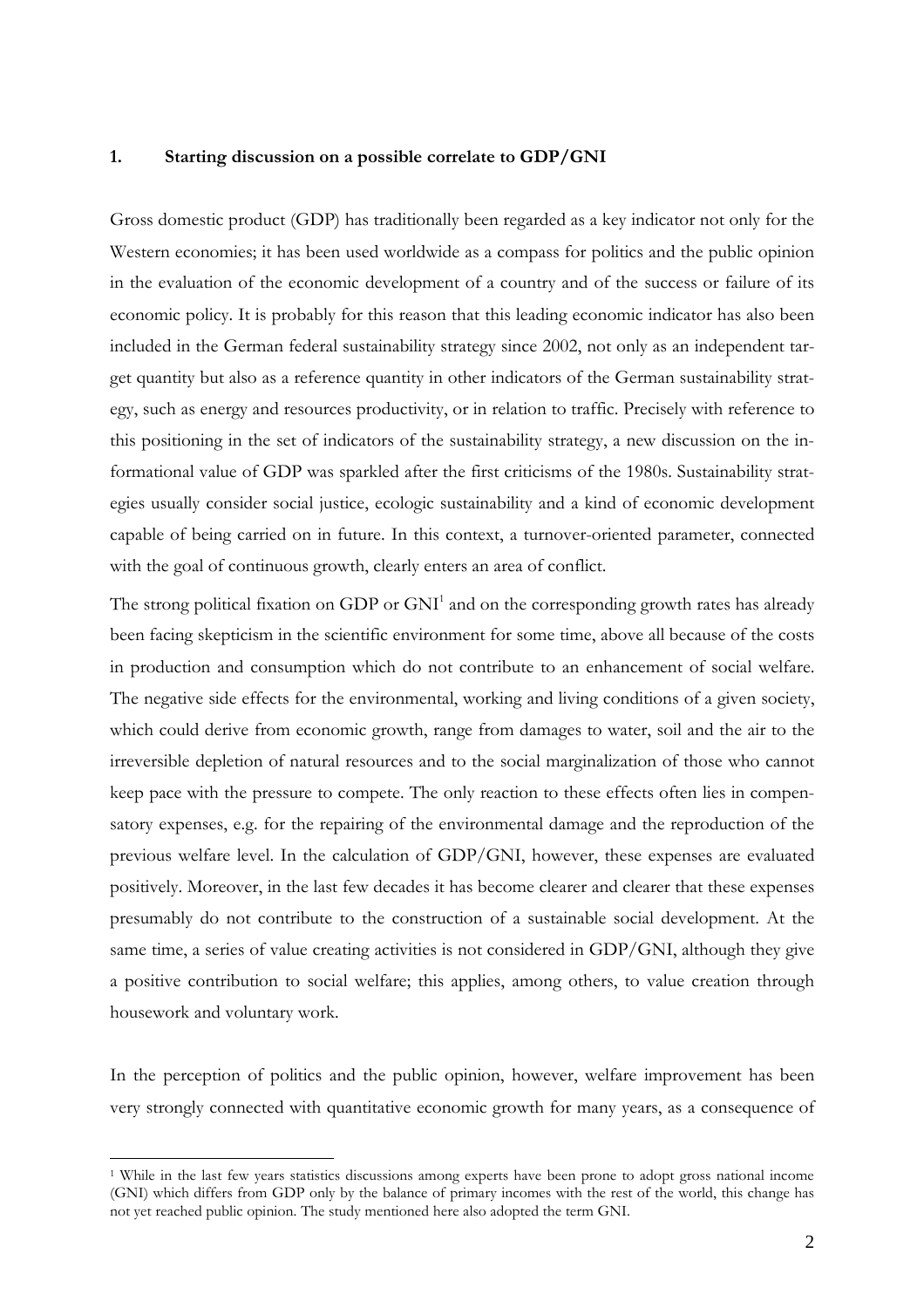the strategy of solving economic and social problems with economic growth, which was quite successful for a long time. In this way, it was only slowly and at first only in economic theory, that the possibility of economic growth without welfare improvement was accepted, especially when the negative external effects of growth consume the achieved welfare improvement.<sup>2</sup> And the opposite can also be the case: an improvement in the quality of life, which is not accompanied by economic growth. In spite of this, the mere conceptual conclusion that the idea of social welfare should be detached from the economic growth paradigm, still seems difficult to accept, if not openly revolutionary, and not only in Germany. As a matter of fact, such a conclusion would lead to the rejection, or at least to a supplementation of the leading indicator of the status of a given society, now dominating in politics, economics and public opinion.

In the last few years a lively international discussion developed on how social progress and welfare can be better measured, concerning both contents and methods; not only the scientific environments, but also the EU, the OECD and the United Nations are taking part in this discussion. A whole series of reporting systems and indexes were published: all together, they cover many gaps of welfare measuring, although they were not explicitly designed to this purpose: social and environmental reporting systems, environmental economic accounts and indicators for the evaluation of the quality of life. However, in order to be able to oppose an adequate alternative to GDP/GNI it will be necessary not only to conceive complementary reporting systems and indicator systems, but also to sum up the different aspects of welfare calculation in *one* index.

#### **2. The National Welfare Index – the construction principle**

 $\overline{a}$ 

In order to be able to discuss the deficits of national product calculations up to now, we suggest an aggregated index composed by many partial indicators. After an evaluation of the approaches to an alternative welfare measuring, developed up to now internationally, the conceptual approaches of the "Index of Sustainable Economic Welfare" and the "Genuine Progress Indicator" seem to be already a reliable basis which has proved its value in different country case studies but which is also capable of being improved and expanded.

The new National Welfare Index (NWI) is a monetary quantity, i.e. all included variables are provided in monetary form as yearly flux quantities, or could theoretically be provided in such a

<sup>2</sup> Under social welfare we understand the sum of the material basis (prosperity) and of the supplementary immaterial components of wellbeing. In this perspective, the guideline of sustainable development can be understood as a combination of intra- and intergenerational welfare, since the concept of sustainability also considers the consequences of the present day management of the economy for various layers of the population and for future generations, differently from the traditional concept of welfare.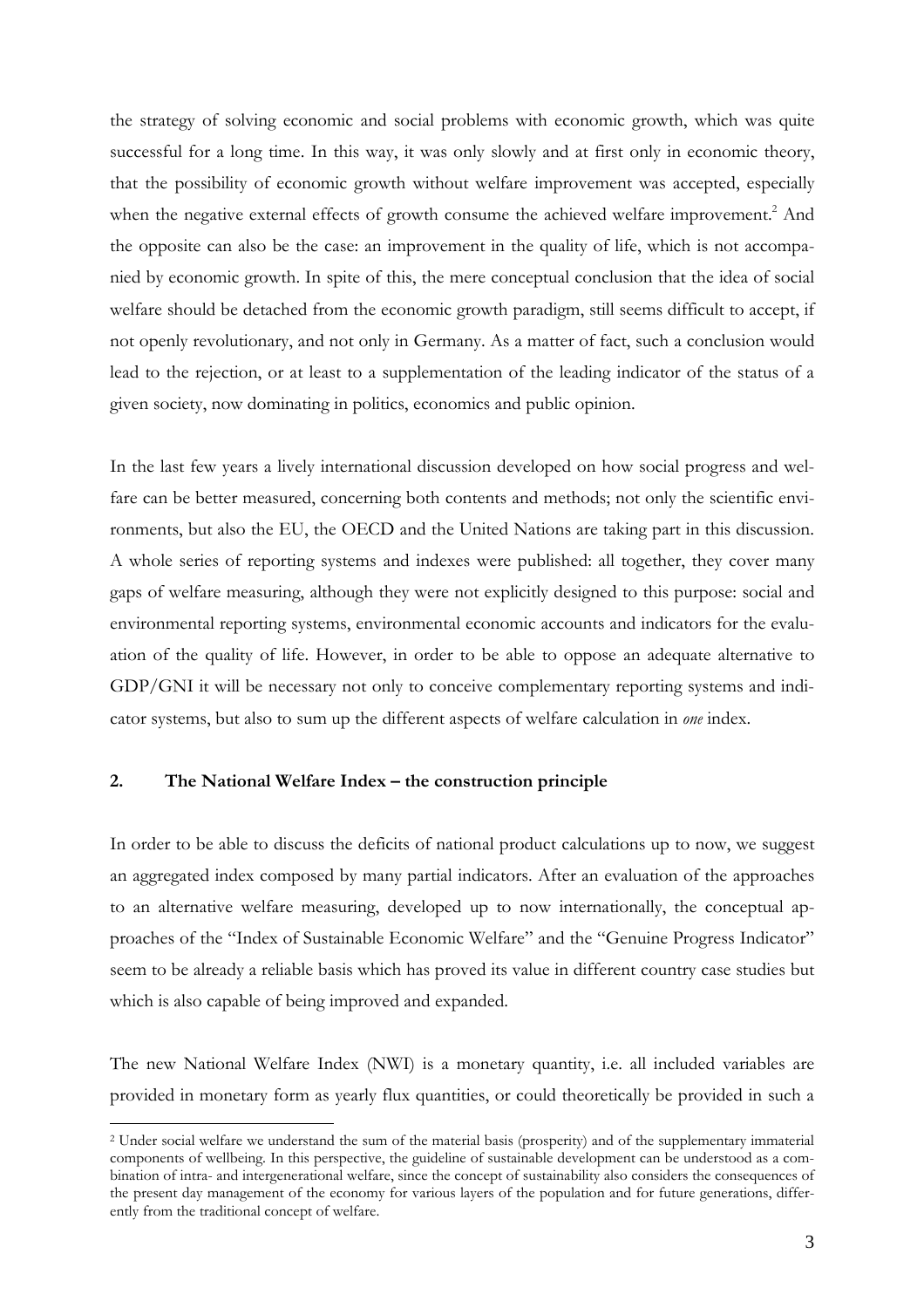form. On the whole, the NWI includes 21 variables in its basic variant, 19 and 23 variables respectively in its modified variants.<sup>3</sup>

- The NWI starts from the basic quantity "private consumption". This starting point is based on the assumption that private consumption, the consumption of goods and services on the part of households, causes a positive utility and therefore contributes to welfare.
- On account of the reflections based on the theory of welfare, according to which a supplementary income for a poor household causes a greater supplementary welfare than for a rich household, private consumption is weighted with income distribution. The more unequal income distribution is in a given society, the lower the NWI, if all other conditions are equivalent.
- Then, value creation through housework and voluntary work, unpaid in the market, is included. The decision not to consider these forms of value creation in GDP/GNI was already the object of controversial discussions at the time of concept building for national accounts.
- Six indicators reproduce supplementary social factors: on one hand, the welfare creating public expenditure on health care and education is added, on the other hand the cost of crime and the cost of traffic accidents are subtracted.
- Ecological factors are represented by variables 11 to 19: expenses for the compensation of environmental damage, damage costs on account of different environmental impacts and substitution costs for the use of non renewable resources.
- Lastly, the NWI in its basic form includes two economic indicators, the net change in the value of fixed assets and the net change in capital accounts. Both variables are subjected to strong fluctuations and have a remarkable influence. In a modified form of NWI they are not taken into account, in order to allow a concentrated representation of the essential ecologic and social corrections as well as of the value creation unpaid in the market.
- A supplementary variant of NWI also includes the net new indebtedness of public households (with a negative value) and public expenses on ecological transformation (with a positive value).

The reliability of data bases still differs considerably from a variable to the other. While some values are based on easily accessible primary data from official statistics, in other cases there are

 $\overline{a}$ 

<sup>3</sup> Exhaustive explanations concerning the calculation and the foundation of each single variable are included in the final report quoted above, in chapter 8, while the list of variables is also to be found in the appendix of this text.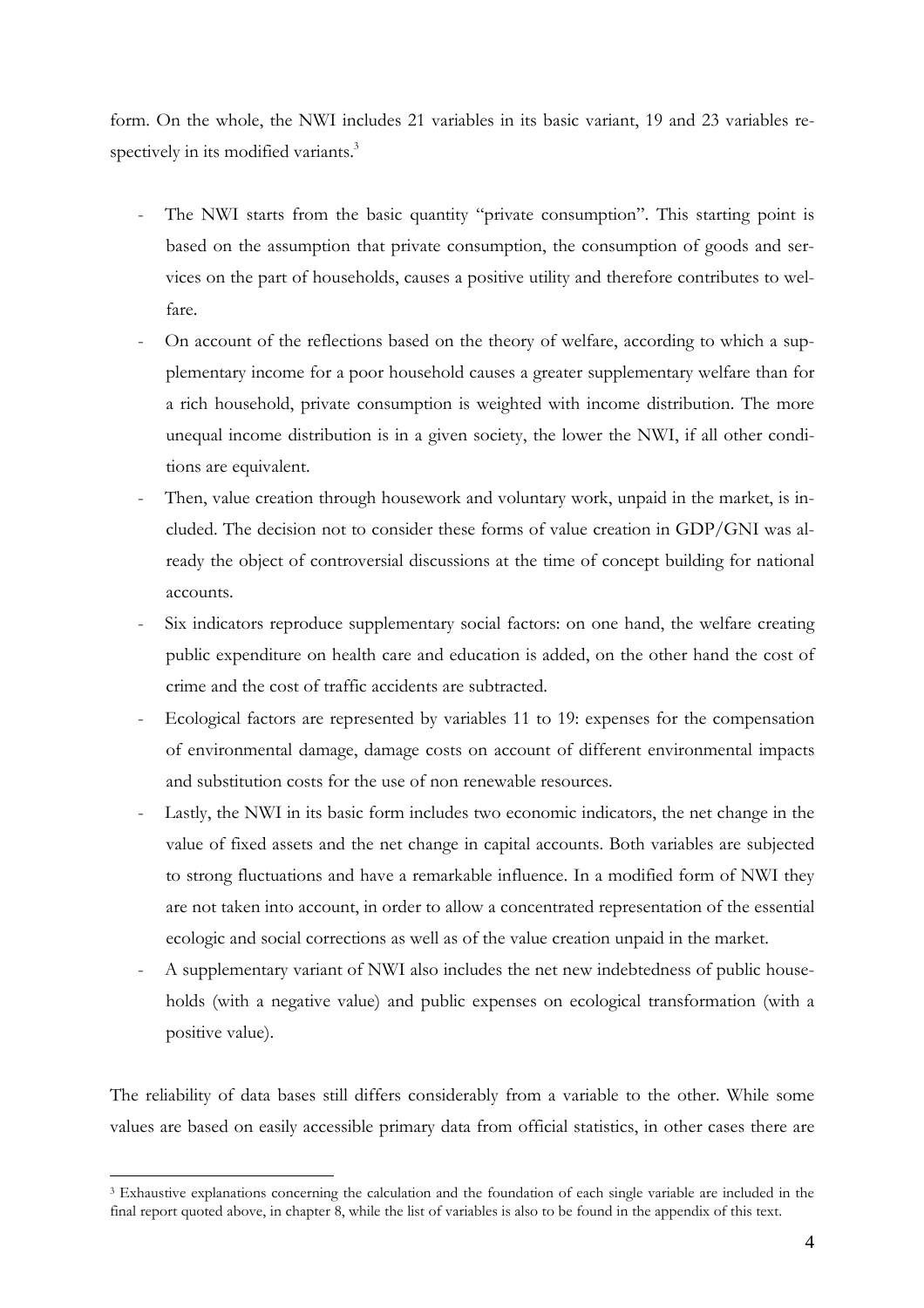only assessments that must be proved with a further development of NWI through deepening analyses. Also the problem of monetarisation can not yet be always solved in a completely satisfactory way with the data and methods available.

The National Welfare Index, as an informational counterpart, is not intended to replace GDP/GNI but rather to complete it.

#### **3. The National Welfare Index – results**

The comparison between GNI and the aggregated National Welfare Index composed of social, ecological and economic partial indicators in its modified form for the period from 1990 to 2007, results in the following chart:





**BNE und modifizierter NWI**

Red line: GNI - Blue line: modified NWI

The main result of the comparison is represented by the *progression* of the curves, which shows if GNI indicates the direction of welfare change correctly. The difference in the development of both indexes shows that this is probably not the case: while GNI grows quite constantly through the whole period, the modified NWI reaches its maximum in the year 2000 and falls considerably in the following few years. The factors accounting for the decrease in GNI are, particularly, the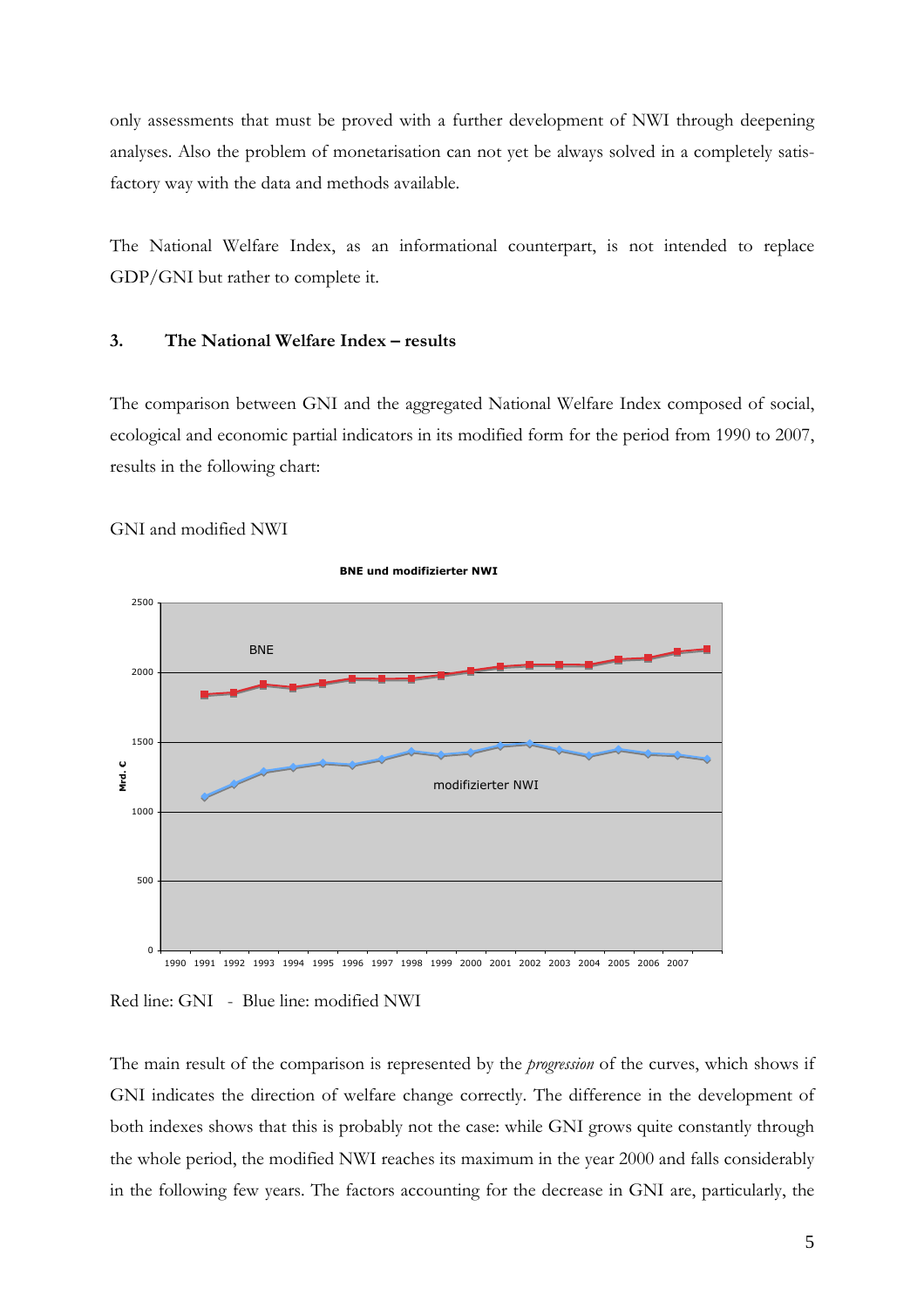growing inequality in income distribution and the negative external effects in the environmental domain, the quantitatively largest item of which is represented by replacement costs for the consumption of non renewable resources. Positive factors going into the calculation such as, particularly, the value of housework and voluntary work can not compensate this trend with their growth.

The visible difference in the levels of GNI and NWI is to be ascribed to the structural difference in the construction, since the respective calculations use a different basis. It can also be interpreted in the sense that not all results of activities leading to economic value creation contribute to the enhancement of welfare as well. The exact corresponding numeric value both of NWI and (in the context of the observation of welfare!) GNI is meaningless, though, since welfare measurements are ordinally scaled. This implies that a double numeric value does not necessarily mean that welfare in a given society has exactly doubled. Welfare measurements are directionally stable; therefore, a higher value always shows a welfare improvement and a lower value a welfare reduction.

The difference in the progression of the curves becomes even more evident if both parameters are normalized to the year  $2000 = 100$ 

#### **Modified NWI / GNI in comparison: 2000 = 100**

Blue line: NWI Red line: GNI



**modifizierter NWI / BNE im Vergleich: 2000 = 100**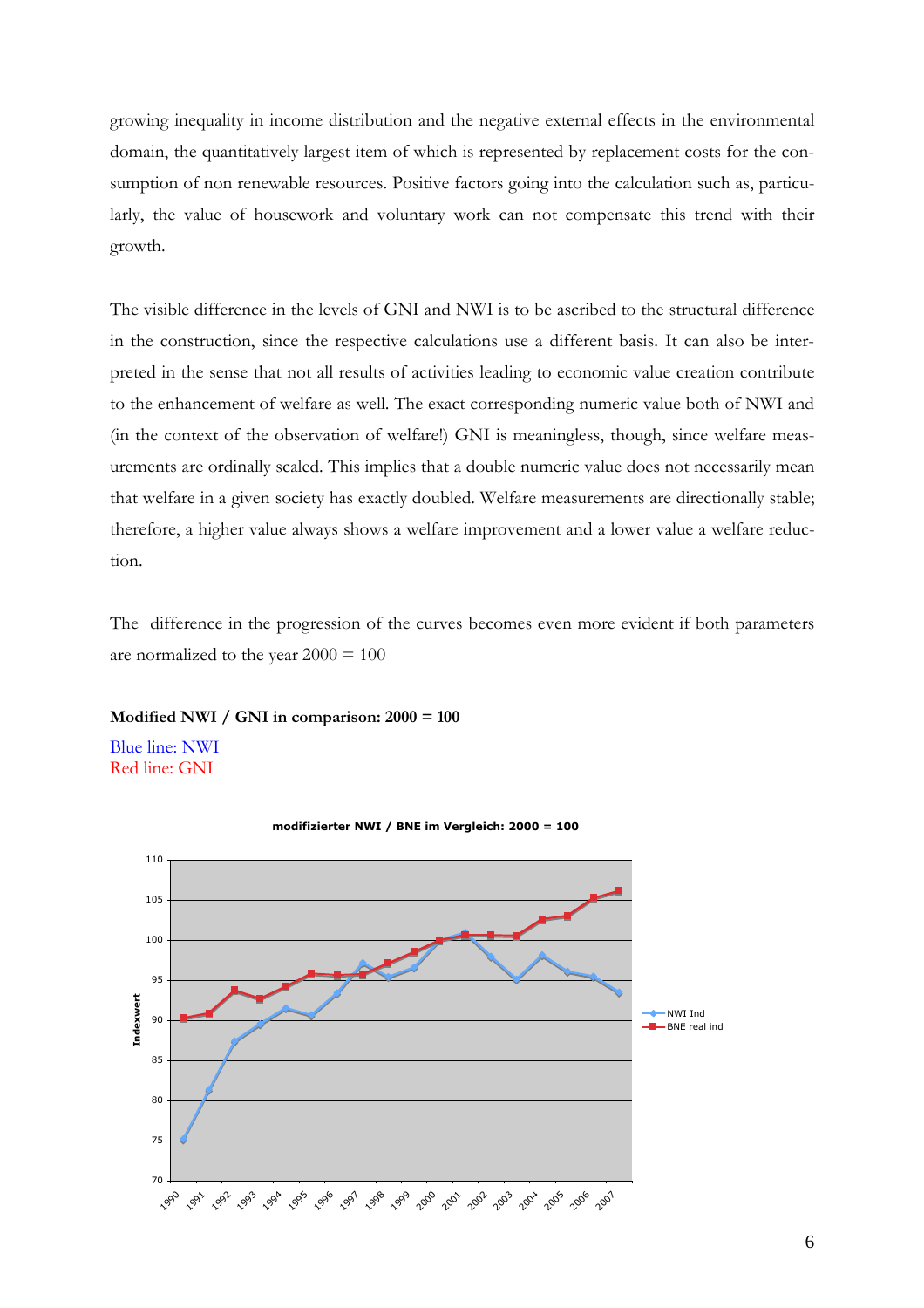#### **4. Conclusions for the political debate**

Although it may never be possible to give an "objective" answer to the question of the "real" welfare of a country, the different progressions of the curves of NWI and GDP/GNI succeed in clarifying it.

Complementary welfare measuring in the form of an index at the same level as GDP/GNI reminds us of the central reflection as to whether a country's welfare should be the final goal and the role of economic growth should be configured differently in future, considering its ambivalence first of all with respect to sustainability issues.

This reflection can be further specified:

- 1. The NWI opens the chance of recognizing and strengthening other sources of prosperity and welfare, such as a more equitable income distribution, the valuation of social networks and citizens' commitment, the reduction of environmental impacts and the consumption of non renewable resources.
- 2. The other sources of welfare mentioned above also create an important "buffer" in times of economic downturn. As a matter of fact, according to our thesis, the NWI should not show the drastic slump in GDP/GNI in the last reporting periods in the same proportion (but the relevant accounting results will be available only in one or two years' time).
- 3. The dependence of a society on economic growth rates as a central orientation quantity is decreasing. It is not a matter of political normative restrictions on economic growth, but rather of considering firstly that, because of the quantitative development level achieved in the meantime in modern economies, the annual growth rates tend to fall even in "normal" economic conditions. Secondly, in various Western countries the GDP key data have been kept artificially high through massive indebtedness strategies, through the corresponding bubble of monetary assets – from real estate to financial derivatives - and income generation from financial markets. A Welfare Index of modern construction should be able to deliver early warning signals.
- 4. Vice versa: on one hand, welfare, expressed with the partial dimensions that were introduced in the project, can keep growing even if traditional economic growth diminishes or stagnates. Even more: on the other hand, a continuous increase is not problematic in principle, differently from GDP growth, which is usually not sustainable, at least environmentally.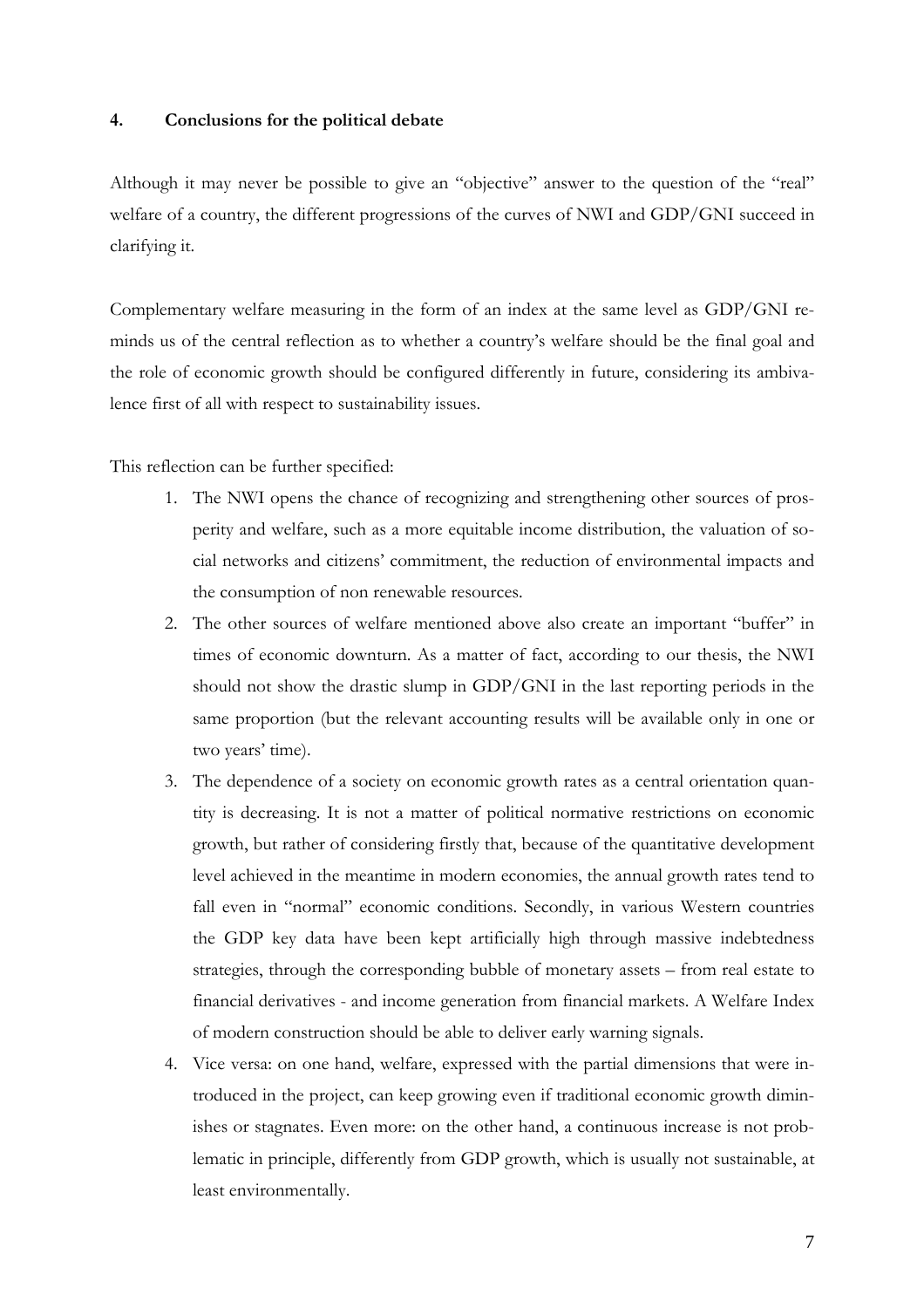- 5. The stronger orientation to overall social welfare allows a stronger reference to qualitative growth, if we want to sparkle discussion on the "core" of traditional economic arguments: while GDP/GNI is fully neutral, not to say unconcerned, with respect to sustainable or non sustainable economic activities, in the context of a differentiated welfare calculation an evaluation is made, which may be advantageous, in the middle or long term, for countries having elaborated and applied a sustainable strategy in a target-oriented way.
- 6. The NWI concept does not ignore the automatisms of the existing growth imperatives, characterized by interest payments on investments, enhancement of industrial productivity, international competition and globalization, as well as some safeguard of social systems, although these growth imperatives can not prevent a recession. However, other differentiations have been undertaken: between the growth of financial parameters and the growth of physical parameters related to mass or energy flux as well as to the impact on the environment and nature. The growth of private income and state revenue of a country are not a problem as such, and the financial growth of deposits does not cause any damage to ecosystems. Socially and politically relevant aspects of such enhancements could, for instance, broach the issue of the welfare variables related to income distribution as well as of the degree of indebtedness. On the contrary, it will not be possible to avoid limiting the physical size of economic growth on account of climate or environmental policies, sustainable-economy and normativeethical reasons, or of issues of intra- and intergenerational justice and the safeguard of creation.
- 7. The conclusions drawn from an alternative index, complementary to GDP/GNI, go towards a detachment of economic growth from energy and resources consumption, not only in relative, but also in absolute quantities. At the same time, the question of ecological renewal of economy and society has been raised. Catchwords in this context are "green innovations" and investments, a strengthening of the so called "ecoindustries", incentives to resource savings and efficiency enhancements as well as turning away from material products as a frequently dominating basis for life satisfaction in different layers of society.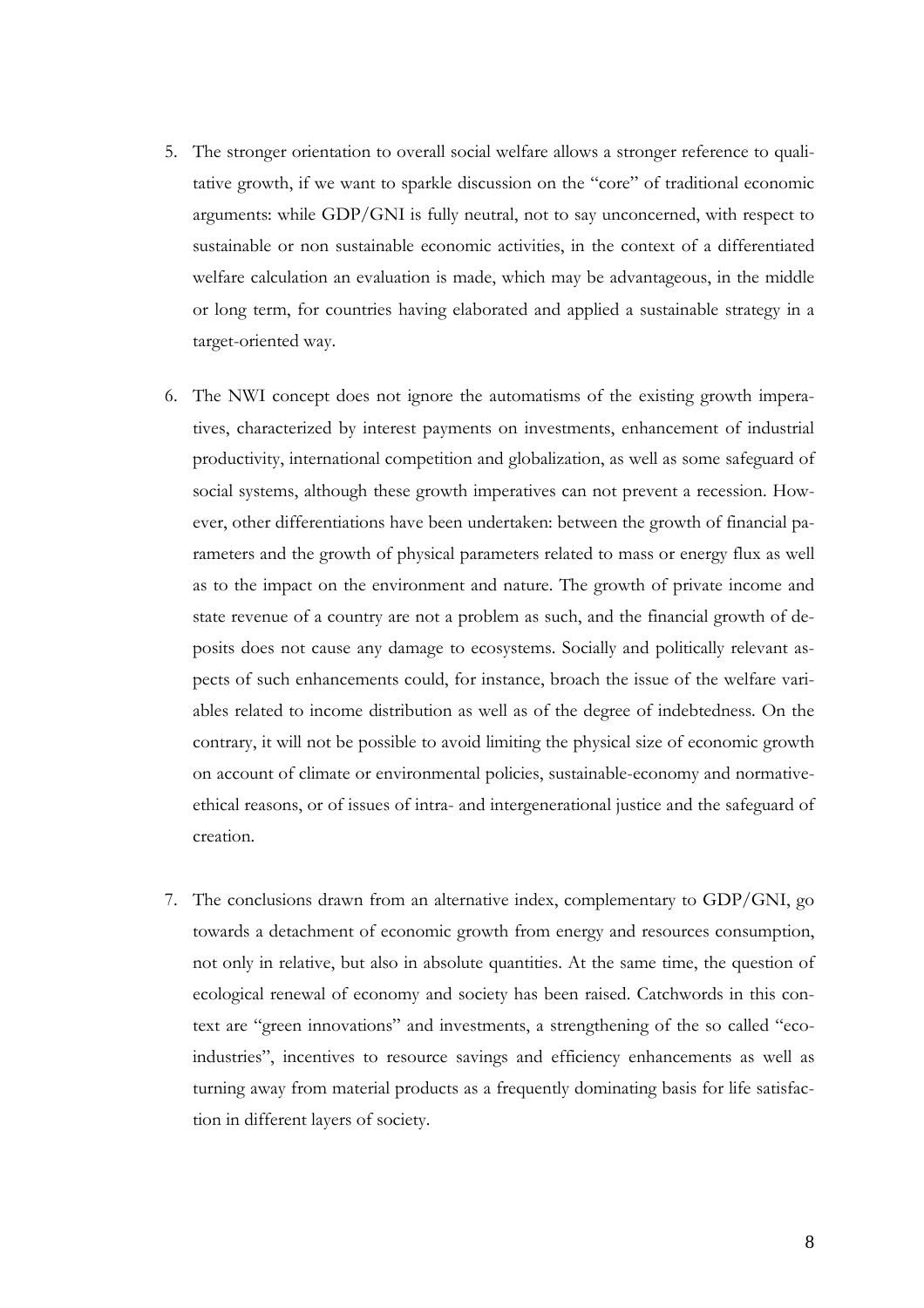8. The question about the extent to which a stronger qualitative growth in the sense drafted in this text can really provide sufficient environmental improvements, new jobs, new competitiveness and a reduction in state expenditure, can not be answered with the help of a welfare calculation like NWI, but the issue can be addressed more adequately, at least.

The new reporting system contains a whole series of political potentials. So, the informational basis of political decision making improves, through the comparison with the progression of GDP/GNI on one hand – an advantage also with regards to the visibility and the public communicability of alternative welfare calculations – and, on the other hand, on the basis of social trends covered by the partial variables of the index. Moreover, the allocation of reliable and differentiated information about a complementary view of economic development represents an important basis for the participation of the citizens to a social target discussion: What does social progress mean and how can it be achieved?

#### **5. Consequences for the implementation**

As already explained, the NWI should not replace GDP but rather complement it. To that purpose, the respective up-to-date values of the NWI should be calculated and published regularly in the next few years. "Ex-post-corrections" of the underlying values could be necessary if an improvement of the data bases can be achieved.

The authors regard the NWI as suitable to be included as a complementary variable to GDP in the set of indicators of the German sustainability strategy.

A further methodological securing of the NWI should occur in the near future. In addition to this, the official statistics should be enabled to produce an improved data base for some variables, for instance in the calculation of time use for housework and voluntary work, of noise and soil damage.

Besides, in our view more comparative research should be done on the NWI in other countries in order to test the international applicability of the concept.